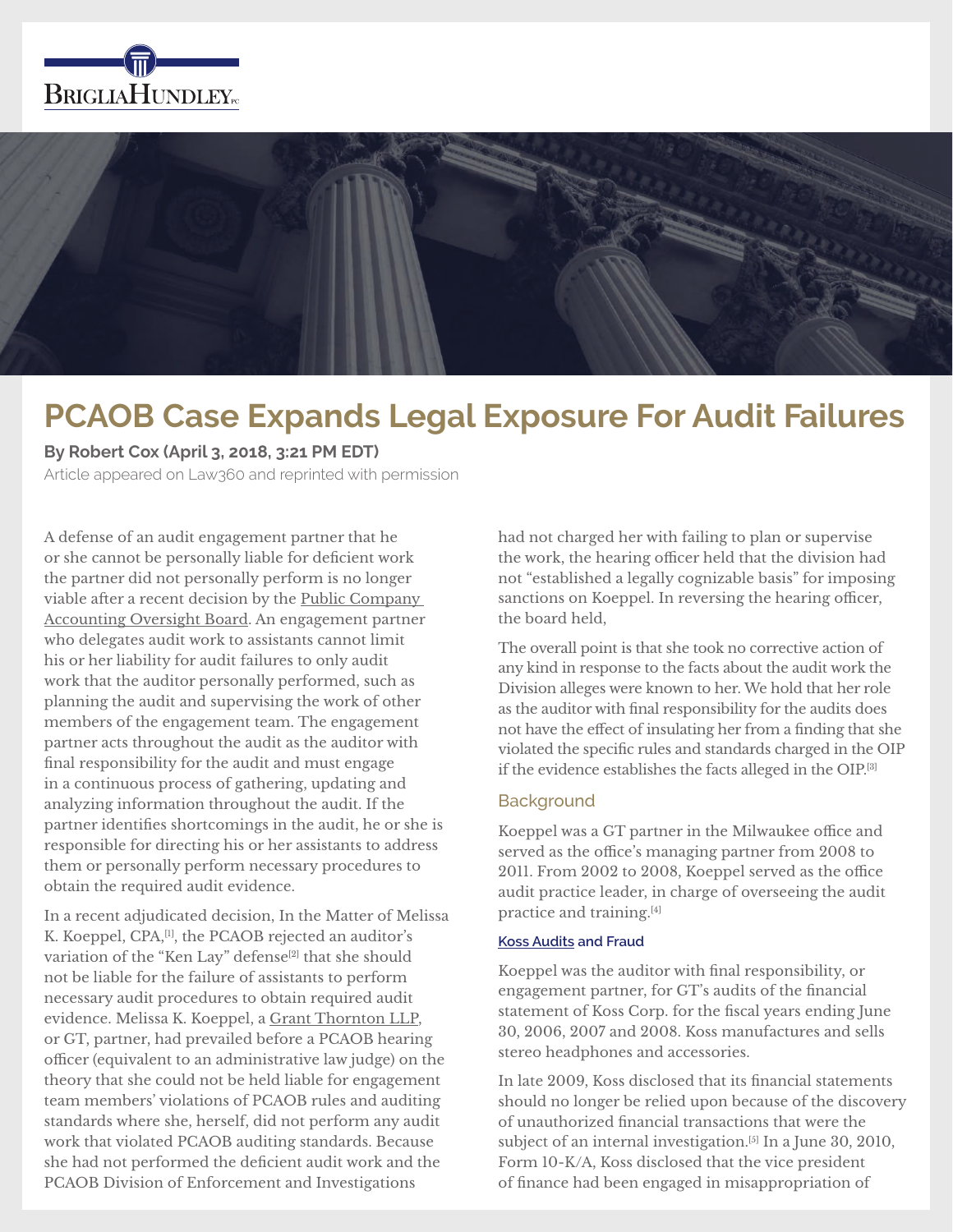

millions of dollars through unauthorized transactions involving wire transfers and cashier's checks to pay the vice president's personal expenses, in circumvention of Koss' internal controls and other operating procedures.[6] Koss restated its financial statements for fiscal years 2008 and 2009, principally to reflect adjustments relating to the fraudulent transactions totaling approximately \$31.5 million.[7]

#### **PCAOB Charges Koeppel**

The PCAOB enforcement division charged Koeppel with violating PCAOB rules and auditing standards for the annual audits for fiscal years 2006, 2007 and 2008.[8] At issue as to each audit was the testing of Koss' journal entries for potential material misstatement due to fraud and audit work on particular issuer accounts into which journal entries flowed.[9] Koeppel delegated the performance of the audit procedures to junior members of the engagement team and supervised the performance of the procedures by reviewing the audit work performed by team members. Koeppel was charged with failing to exercise due professional care, including professional skepticism, failing to obtain sufficient audit evidence and assurance, and other violations.[10] For reasons not explained in the decision, the division did not charge Koeppel with failing to plan, delegate or supervise that audit work. For the audit years at issue, AU Section 311, Planning and Supervision, was the auditing standard applicable to planning and supervision of the audit.[11]

#### **The Hearing Officer Finds Koeppel Is Not Liable for Deficiencies in Audit Work She Did Not Perform**

In the hearing before the PCAOB hearing officer, Koeppel argued that as an engagement partner who delegated the performance of audit procedures, she could only be charged with violations under AU Section 311. The hearing officer found that the enforcement division proved that some of the audit work did not fully comply with applicable PCAOB auditing. Because the division had not charged her with violations of AU Section 311, the hearing officer found that the division had not established a legally cognizable basis for imposing sanctions on Koeppel.

## The Board Rejects Koeppel's Liability Argument and Finds Liability for Multiple Acts of Negligence

On appeal, the board conducts a de novo review of the decision of the hearing officer and the evidentiary record. The board overturned the initial decision of the hearing officer and found that Koeppel violated PCAOB rules and auditing standards by failing to exercise due professional care, including professional skepticism, and failing to obtain audit evidence, among other violations in the audits of Koss Corp. Koeppel's principal arguments on appeal were: (1) when an engagement partner delegates audit work to assistants, she is only liable for violations of the auditing standard for supervision, AU Section 311; and (2) holding her liable for the acts of assistants would be under a theory of strict or vicarious liability.

As to Koeppel's first liability argument, the board rejected "Koeppel's reductionist, binary approach, in which an engagement partner either performs detailed audit procedures in the first instance or has nothing but a supervisory role to play in the audit."[12] As the auditor with final responsibility for the audits, the board held that Koeppel had the capacity and responsibility to act in multiple roles in the audit and cannot limit her responsibility to a purely supervisory role.[13][14] When she or her assistants failed to obtain the required evidence or assurance or ensure that procedures were performed to obtain such evidence, Koeppel directly violated various auditing standards when she failed to perform necessary audit procedures herself or asked her team to perform the procedures to obtain the required audit evidence.<sup>[15]</sup> The board stated, "[i]nert passivity in the face of known facts constituting shortcomings in the audit does not insulate the partner from liability, simply because that inaction might be viewed, but is not charged, as deficient supervision."[16]

As to Koeppel's second argument, the board held that Koeppel's liability for direct violations of PCAOB auditing standards is not under a theory of strict or vicarious liability, where a principal is held liable for the acts of her agent. "Finally, contrary to Koeppel's claims ... this case is not about strict or vicarious liability, under which sanctions could be imposed on her for an act, practice, or omission of someone else, irrespective of the circumstances of her own conduct."[17] The division's charges were based on Koeppel's own conduct, not the conduct of other engagement team members. Koeppel made no effort to address deficiencies in the audit work she learned in her review of work papers through either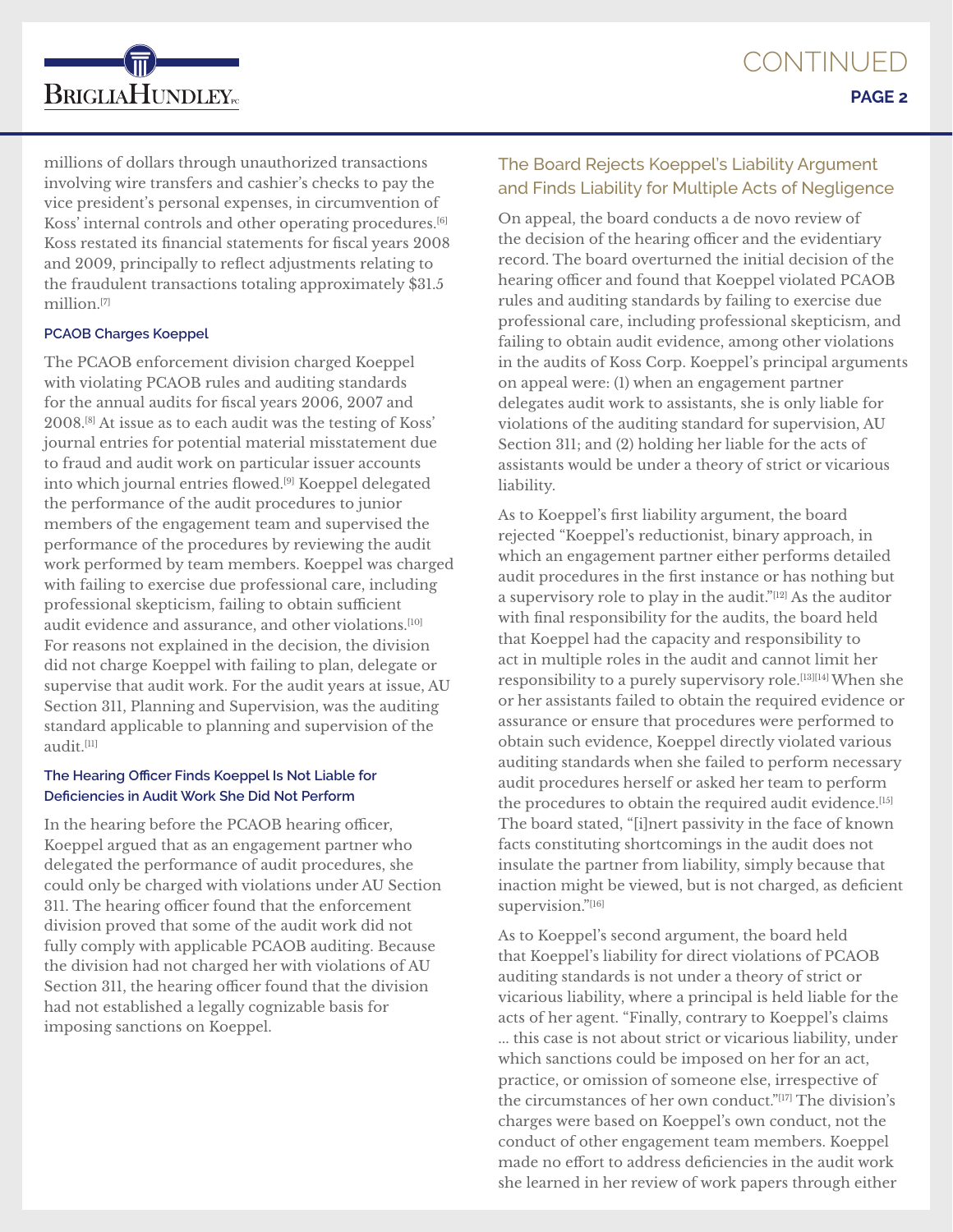

(1) directing assistants to perform additional work to gather audit evidence; or (2) personally performing the additional work required to support the audit opinion.<sup>[18]</sup>

# In 2015, the SEC Sanctioned GT, Koeppel and Another Partner for Similar Violations on Other Audits

Koeppel is a repeat offender who GT removed from public audit engagements as a result of an internal quality review. In a Dec. 2, 2015, order against GT and a separate order against Koeppel and Jeffrey J. Robinson, CPA, the U.S. Securities and Exchange Commission settled charges against the respondents for ignoring red flags and fraud risks while conducting deficient audits of two public companies that filed materially false and misleading reports with the SEC.[19] Koeppel was the engagement partner on the deficient audits of both companies. GT admitted to the violations, was fined \$3 million, and agreed to forfeit \$1.5 million in audit fees. Koeppel was denied the privilege of appearing or practicing before the SEC as an accountant for five years and fined \$10,000.[20]

#### Key Takeaways

#### **The Engagement Partner Has Direct Liability for Auditing Standards Violations**

Following Koeppel, an engagement partner cannot insulate herself from a finding that she violated the specific rules and standards by delegating the performance of audit work to subordinates. Section 105(c)(6) of the Sarbanes-Oxley Act creates a new ground of liability based on the engagement partner's fundamental, nondelegable responsibility as the auditor with final responsibility for the audit.[21] The engagement partner must act with due care to see that the audit team "performs all of the audit procedures that are required under the circumstances by PCAOB auditing standards, obtains reasonable assurance that the financial statements under audit are free of material misstatement, and obtains sufficient competent evidential matter to afford a reasonable basis for the audit opinion."[22] Koeppel increases the legal exposure of an engagement partner for audit failures.

#### **Sanctions Appear Modest When Compared With Comparable Matters**

As sanctions, the board imposed censure and a two-year limitation on Koeppel's activities and no civil money penalty. Given the serious audit deficiencies over multiple audit years, the sanctions appear to be on the lower end

of the spectrum. For example, the board recently issued a settled order involving another GT engagement partner, David M. Burns, who was charged with similar violations involving failing to properly supervise the engagement team, filing to exercise due professional care, and failing to obtain sufficient appropriate audit evidence for a single audit of The Bancorp Inc.[23] Burns was censured, barred for a year, restricted for an additional two years if he ever is permitted to associate with a registered firm, and fined \$15,000.

Similarly, an engagement partner at the largest accounting firm in Salt Lake City was sanctioned for failing to exercise due professional care and obtain sufficient appropriate audit evidence despite knowledge of red flags and contradictory audit evidence in connection with the audit of a public company's financial statement for two years.[24] Like Burns, Kent M. Bowman, was censured, barred for a year, restricted for an additional two years if he is ever permitted to associate with a registered firm, and fined \$25,000.

Moreover, in a 2015 settled order, the SEC sanctioned Koeppel for similar audit violations for two audit clients over multiple years imposing a five-year bar from practicing before the SEC and \$10,000 civil money penalty. On the surface, the Koeppel order sends an implied, and likely unintended, message that a respondent may be able to obtain lesser sanctions by litigating than settling.

### **Litigation Process Allows a Respondent to Delay Public Disclosure**

It is a known fact that the confidentiality of PCAOB investigations and disciplinary proceedings creates an incentive for respondents to litigate rather than settle proceedings if they are concerned about public disclosure. The Koeppel decision highlights this fact.

Koss disclosed the fraud in late 2009 and filed a Form 10-K/A in June 2010. The decision states that on Aug. 16, 2011, following an investigation, the board issued an order instituting disciplinary proceedings, or OIP.[25] The nine-day hearing occurred in June and October 2012, and the hearing officer issued the initial decision on Jan. 29, 2013.[26] Litigating before the hearing officer took almost a year and a half.

The appeal to the board took almost three times as long. Briefing for the appeal was completed on June 7, 2013, and oral argument occurred on October 22, 2013.[27] It took the board over four years to issue its decision after oral argument.